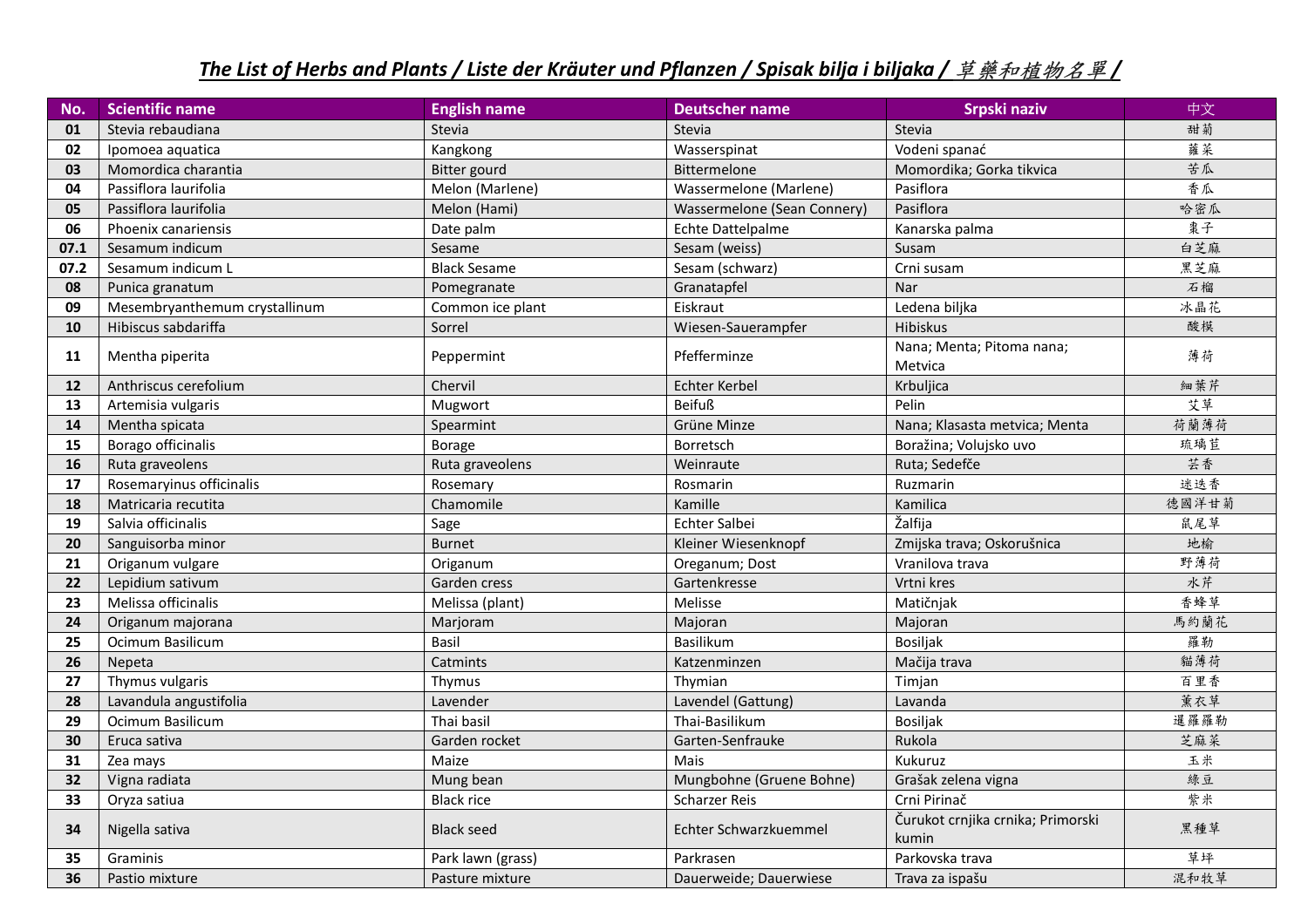| No.  | <b>Scientific name</b>                               | <b>English name</b>         | <b>Deutscher name</b>                         | Srpski naziv                             | 中文        |
|------|------------------------------------------------------|-----------------------------|-----------------------------------------------|------------------------------------------|-----------|
| 36.1 | Trifolium mixture                                    | Clover mixture              | Kleemischung                                  | xxxxxx                                   | 三葉草的混合物   |
| 37   | Zea mays                                             | Sweetcorn Golda             | Zuckermais Golda                              | Kukuruz šećerac                          | 甜玉米       |
| 38   | Raphanus sativus L.                                  | Radish round black winter   | Rettich Runder schwarzer Winter               | Domaća crna rotkvica; Zimska<br>rotkvica | 蘿蔔        |
| 39   | Raphanus sativus L.                                  | Radish Muencher Bier        | Rettich Muencher Bier                         | Domaća rotkvica                          | 蘿蔔        |
| 40   | <b>Helianthus annuuss</b>                            | Sunflower musicbox          | Sonnenblumen musicbox                         | Suncokret                                | 向日葵       |
| 41   | Cucumis sativus L.                                   | Salat cucumbers             | Salatgurken                                   | Krastavac                                | 黄瓜        |
| 42   | <b>Helianthus annuuss</b>                            | Sunflower sunrich orange F1 | Sonnenblumen sunrich Orange<br>F <sub>1</sub> | Suncokret                                | 向日葵       |
| 43   | Phaseolus vulgaris L.                                | <b>Bushbean Prinzessa</b>   | <b>Buschbohne Prinzessa</b>                   | Pasulj                                   | 菜豆        |
| 44   | Raphanus sativus L.                                  | Big radish - Vitessa        | Radies Riesenbutter-Vitessa                   | Rotkva                                   | 大蘿蔔       |
| 45   | Aceracea                                             | Maple                       | Ahorn                                         | Porodica Javora                          | 楓樹        |
| 46.1 | Acacia                                               | Acacia (Whistling Thorn)    | Akazien (Moldova)                             | Akacija                                  | 金合歡       |
| 46.2 | Acacia                                               | Acacia (Whistling Thorn)    | Akazien (Philippines - Boracay)               | Akacija                                  | 金合歡       |
| 46.3 | Acacia                                               | Acacia (Whistling Thorn)    | Akazien (Serbien)                             | Akacija                                  | 金合歡       |
| 47   | Oryza sativa                                         | Asian rice                  | Reis (weiss, Standort Janiuay)                | Pirinač                                  | 稻米        |
| 48   | Pyrus communis                                       | Pear                        | Kulturbirnen                                  | Kruška                                   | 梨子        |
| 49   | Litchi chinensis                                     | Lychee                      | Litschibaum                                   | Liči                                     | 荔枝        |
| 50   | Luffa aegyptiaca                                     | Vietnamese gourd            | Luffa / Schwammkürbis                         | Krastavac spužva                         | 絲瓜        |
| 50.1 | Luffa cylindrica (L.) - Bailey                       | Sponge gourd                | Schwammgurke                                  | Krastavac spužva                         | 絲瓜        |
| 51   | Pisum sativum var. macrocarpon                       | Snap peas                   | Zucker / Knackerbsen                          | Zimski grašak                            | 豌豆        |
| 52   | <b>Brassica Pekinsensis</b>                          | Chinese cabbage             | Peking / Japankohl (Michihili)                | Kineski kupus                            | 白菜        |
| 53   | Cucumis melo var. saccharinus                        | Hami melon                  | Honig / Zuckermelone                          | Slatka dinja                             | 哈密瓜       |
| 54   | Citrullus lanatus                                    | Watermelon                  | Wassermelone (Sugarbaby)                      | Lubenica                                 | 西瓜        |
| 55   | Chaism                                               | Chaism                      | Chaism                                        | Kaism                                    | 芥藍菜       |
| 56   | Brassica oleracea var. alboglabra                    | Chinkang green bucks        | China Kohl                                    | Raštan                                   | 甘藍        |
| 57   | Pumpkin                                              | Pumpkin                     | Kürbis                                        | <b>Bundeva</b>                           | 南瓜        |
| 58   | Brassica oleracea                                    | Wild cabbage                | Markstammkohl INKA                            | Divlji kupus                             | 甘藍        |
| 59   | Brassica rapa                                        | Turnip                      | Herbstrübe RONDO                              | Repa                                     | 無菁        |
| 60   | Phacelia tanacetifolia                               | Phacelia                    | Phazelie ANGELIA                              | Facelija                                 | 法色草       |
| 61   | Trifolium incarnatum                                 | Crimson clover              | Inkarnatklee                                  | Ljubičasta djetelina                     | 絳三葉       |
| 61.1 | Trifolium repens                                     | White clover                | Weissklee                                     | Bijela djetelina                         | 白三葉草      |
| 62   | Physalis alkekengi                                   | <b>Bladder cherry</b>       | Lampionblume                                  | Pljuskavac                               | 酸漿        |
| 63   | Paulownia tomentosa                                  | Paulownia tomentosa         | Blauglockenbaum                               | Paulovnija                               | 毛泡桐       |
| 64   | Synsepalum dulcificum                                | Miracle berry               | Wunderbeere                                   | Magično voće                             | 神秘果       |
| 65   | Camellia oleifera                                    | Tea-oil camellia            | Ölkamelia; Ölteestrauch                       | Zeleni čaj                               | 山茶花       |
| 66   | Prunus cerasoides                                    | Wild Himalayan cherry       | Wilde Himalaya Kirsche                        | Himalajska trešnja                       | 野生喜馬拉雅山櫻花 |
| 67   | Dipteronia sinensis                                  | Dipteronia                  | Dipteronia                                    | Dipteronija                              | 金錢槭       |
| 68   | Momordica charantia Linn. var. abbreviata<br>Seringe | Wild bitter gourd           | Wilde Bittermelone                            | Divlja gorka tikvica                     | 山苦瓜       |
| 69   | Acer palmatum                                        | Japanese Maple              | Fächer-Ahorn                                  | Japanski javor                           | 日本楓樹      |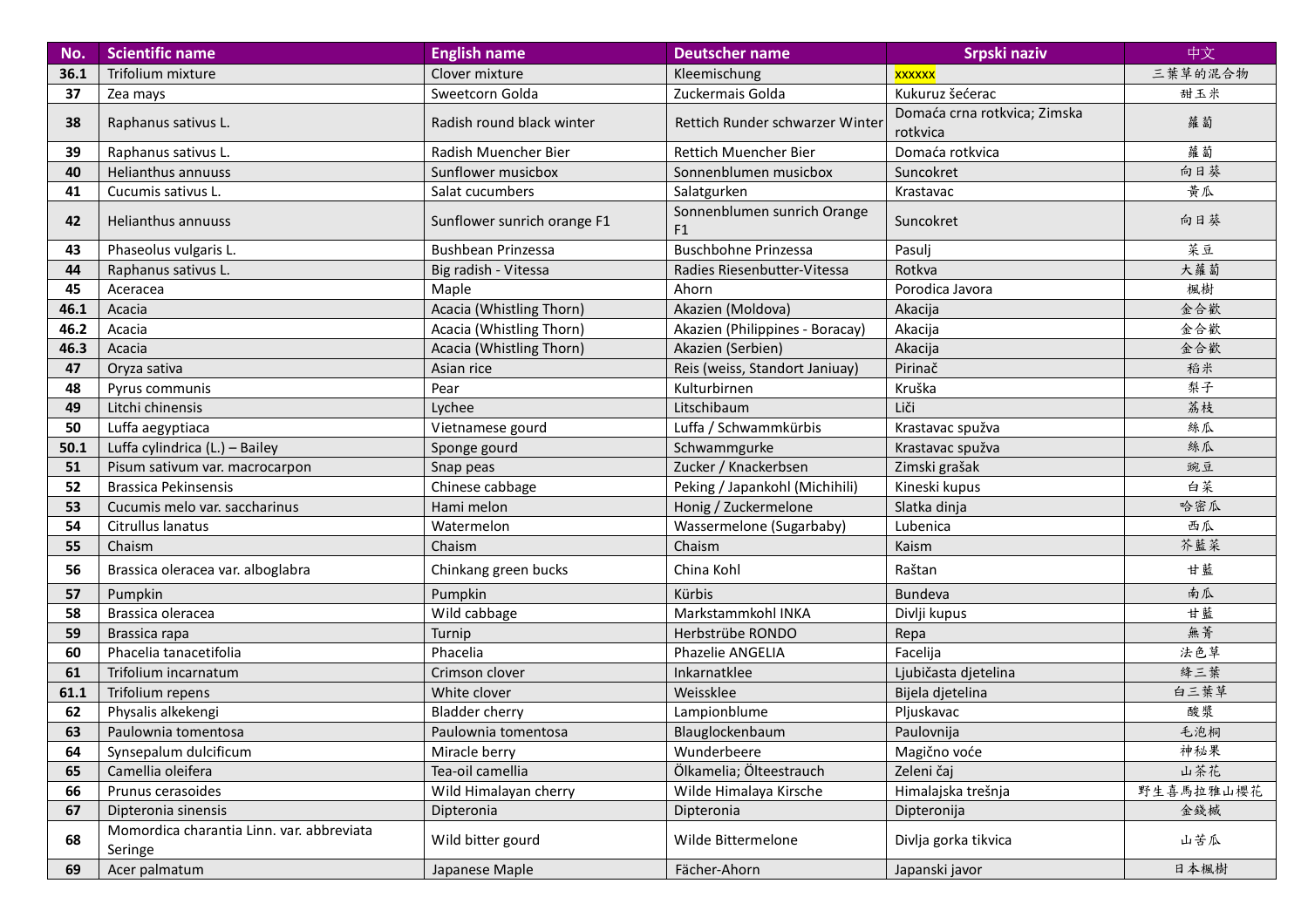| No.   | <b>Scientific name</b>                   | <b>English name</b>                  | <b>Deutscher name</b>         | Srpski naziv                 | 中文      |
|-------|------------------------------------------|--------------------------------------|-------------------------------|------------------------------|---------|
| 70    | Anethum graveolens                       | Dill                                 | Dill                          | Mirođija                     | 蒔蘿      |
| 71    | Platycodon grandiflorus                  | <b>Balloon flower</b>                | Ballonblume                   | Balončić; Balon cvijet       | 桔梗      |
| 72    | Alchemilla                               | Lady's Mantle                        | Frauenmantel                  | Gospin plašt                 | 斗蓬草     |
| 73    | Oenothera odorata                        | Sundrops                             | Nachtkerzen                   | Noćurak žuti                 | 月見草     |
| 74    | Arctium lappa                            | Greater burdock                      | <b>Große Klette</b>           | Veliki čičak                 | 牛蒡      |
| 75    | Ulmus parvifolia                         | Chinese elm                          | Chinesische Ulme              | <b>Brest</b>                 | 中國榆樹    |
| 76    | Thymus vulgaris                          | Common thyme                         | <b>Echter Thymian</b>         | Timjan                       | 百里香     |
| 77    | Perilla frutescens                       | Perilla                              | Perilla                       | Perila                       | 紫蘇      |
| 78    | Hyssopus officinalis                     | Hyssop                               | Ysop                          | Miloduh                      | 牛膝草     |
| 79    | Chamaemelum nobile                       | Roman chamomile                      | Römische Kamille              | Rimska Kamilica              | 羅馬洋甘菊   |
| 80    | Petroselinum crispum                     | Parsley                              | Petersilie                    | Peršun                       | 香菜      |
| 81    | Cynara cardunculus var. scolymus         | Artichoke                            | Artischocke                   | Artičoka                     | 朝鮮薊     |
| 82    | Artemisia dracunculus var. sativa        | Tarragon                             | Estragon                      | Estragon                     | 龍蒿      |
| 83    | Agastache rugosa                         | Korean mint                          | Ostasiatische Riesenysop      | Korejska nana                | 韓國薄荷    |
| 84    | Mentha pulegium                          | Pennyroayal                          | Polei Minze                   | Metvica                      | 普列薄荷    |
| 85    | Zea maiz                                 | Blue corn                            | Hopi Mais                     | Meksicki kukuruz             | 紫玉米     |
| 86    | Zea mays convar. saccharata var. rugosa  | Fruit corn                           | Zuckermais                    | Slatki kukuruz               | 水果玉米    |
| 87    | Acer shensiense                          | Maple 1                              | Ahorn 1                       | Kineski javor                | 楓樹      |
| 88    | Acer grosseri Pax var. grosseri          | David's snakeskin maple              | Schlangenhaut Ahorn           | Hersijev javor               | 葛蘿槭     |
| 89    | Acer cappadocicum var. sinicum           | Cappadocian maple                    | Kolchicher Ahorn              | Kapadocijski Javor           | 小叶青皮槭   |
| 90    | Acer catalpifolium                       | Maple 2                              | Ahorn 2                       | Kaltapolistni Javor          | 梓葉槭     |
| 91    | Tagetes erecta L.                        | Tagetes (Marigold)                   | <b>Tagetes</b>                | Kadifa                       | 萬壽菊     |
| 92    | Flower mixture                           | <b>Flower Mixture</b>                | Bienenmischung                | Mješavina cvijeća            | 混合花種    |
| 93    | Rubus idaeus                             | Raspberry POLANA                     | Himbeere POLANA               | Malina                       | 樹莓      |
| 94    | Ribes uva-crispa                         | Gooseberry Hinnomäki yel.            | Stachelbeere Hinnomäki gelb   | Ogrozd                       | 醋栗      |
| 95    | Salvia hispanica                         | Mexican Chia                         | Mexikanischer Chia            | Žalfija španski              | 奇亞仔     |
| 96    | Flower mixture II                        | Flower mixture II                    | Bienenmischung                | Mješavina cvijeća            | 混合花種 2  |
| 97    | Leucaena glauca benth                    | White Leadtree - Newton Tree Myanmar | Weißkopfmimose                |                              | 銀合歡     |
| 98    | Lagenaria siceraria                      | Bottle gourd                         | Flaschenkürbis                | Tikva sudovnjaca; lagenarija | 葫蘆      |
| 99    | Carica papaya                            | Papaya                               | Papaya Baum                   | Papaja                       | 木瓜      |
| 100   | Abelmoschus esculentus                   | Okra                                 | Gemüse Eibisch                | Bamija                       | 秋葵      |
| 101   | Trichosanthes cucumerina                 | Snake gourd                          | Schlangenhaargurke            | Tikva zmija                  | 蛇瓜      |
| 102   | Vigna angularis                          | Adzuki Bean                          | Adzuki Bohne (warm)           | Adzuki                       | 紅豆      |
| 103   | Not yet known                            | Orhi Herb Myanmar                    | Know yet known                |                              |         |
| 104   | Phaseolus vulgaris                       | Black turtle bean                    | Schwarze Bohne                | Pasulj; Grah                 | 黑豆      |
| 105   | Urtica dioica                            | Nettle                               | Brennessel (grosse)           | Kopriva                      | 蕁麻      |
| 106   | Hordeum vulgare L. sensu lato            | Barley                               | Futtergerste                  | Ječam                        | 大麥      |
| 106.1 | Hordeum "imperialis"                     | Imperial barley                      | Fisser Gerste; Imperialgerste | Carski ječam                 | 帝國 大麥   |
| 106.2 | Hordeum "purpureum"                      | Red barley                           | Rotgerste / Ebner Rotgold     | Cerveni ječam                | 紅薏仁     |
| 107   | Calendula officinalis                    | Common marigold                      | Ringelblume                   | Neven; Nevenovo cveće        | 萬壽菊-金盞花 |
| 108   | Spilanthes oleracea L., Acmella oleracea | Eyeball plant, paracress             | Parakresse                    | Zuboboljka                   | 桂圆菊     |
| 109   | Zantoxylum piperitum                     | Sichuan pepper, Chinese coriander    | Szechuan Pfeffer              | Kineski paprika              | 胡椒木     |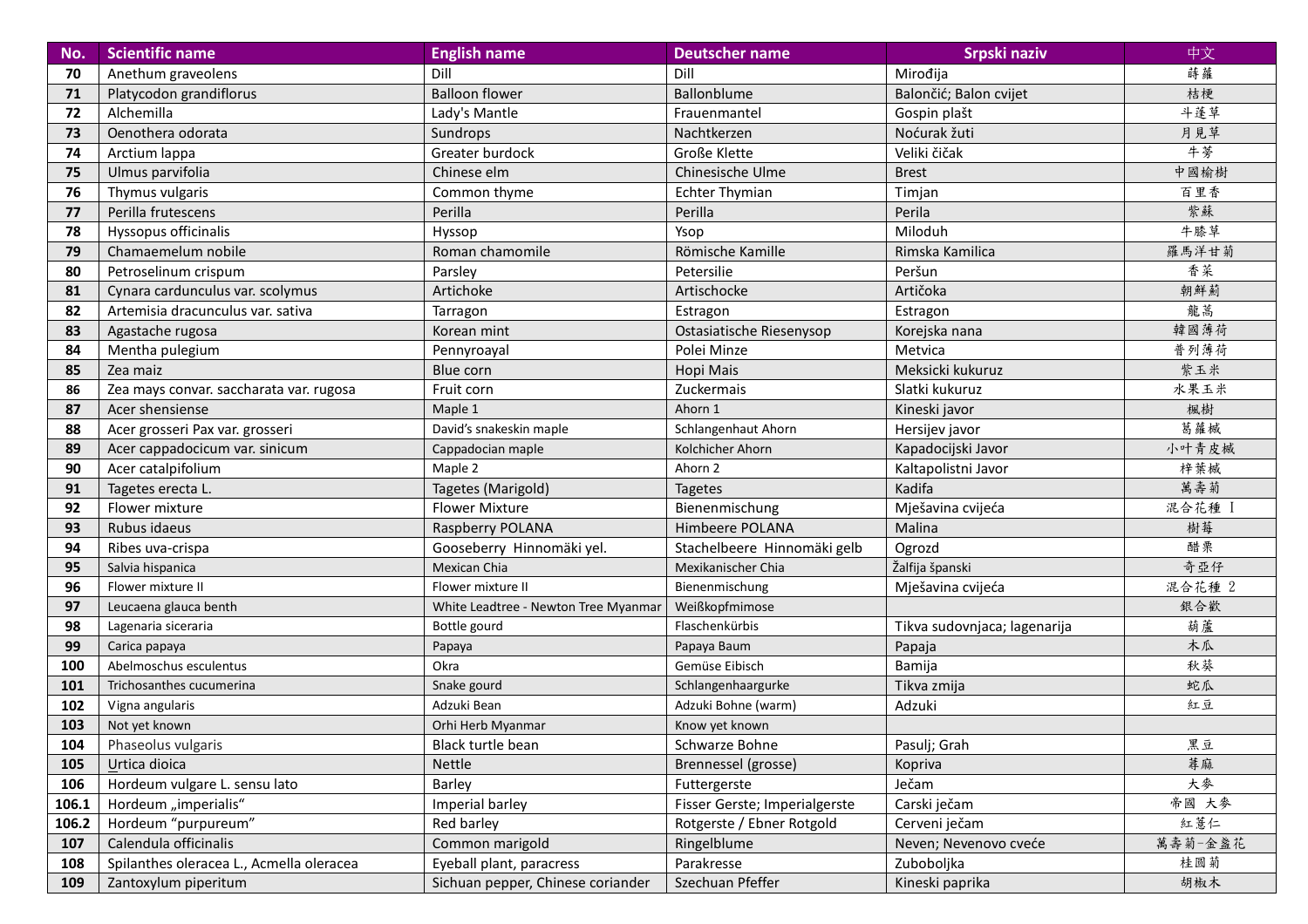| No.   | <b>Scientific name</b>                 | <b>English name</b>                            | <b>Deutscher name</b>                    | Srpski naziv               | 中文    |
|-------|----------------------------------------|------------------------------------------------|------------------------------------------|----------------------------|-------|
| 110   | Ocimum basilicum var Minimum "Minette" | Eyeball plant, paracress                       | Kleinblättriger Basilikum                | Bosiljak (sitnolisti)      | 灌木罗勒  |
| 111   | Spinacia aleracea                      | Spinach (domestic)                             | Spinat (einheimisch)                     | Spanać                     | 菠菜    |
| 112   | Hypericum perforatum L.                | St John's wort                                 | Johanniskraut                            | Kantarion                  | 贯叶连翘  |
| 113   | Carpobrotus edulis                     | Ice plant, Hottentot fig                       | Hottentottenfeige                        | Karpobrotus; Kamena biljka | 莫邪菊   |
| 114   | Fallopia multiflora                    | Chinese knotweed                               | Vielblütiger Knöterich                   |                            | 何首乌   |
| 115   | Phaseolus vulgaris                     | Bean (domestic)                                | Bohne (domestik)                         | <b>Bob</b>                 | 四季豆   |
| 116   | Helianthus tuberosus                   | Sunroot, sunchoke, earth apple,<br>topinambour | Topinambur                               |                            | 洋薑    |
| 117   | Simmondsia chinensis                   | Jojoba                                         | Jojoba                                   | jojove                     | 服飾    |
| 118   | Coriandrum sativum                     | Coriander                                      | Koriander                                |                            | 芫荽    |
| 119   | Symphytum officinale                   | Comfrey                                        | Beinwell                                 |                            | 聚合草   |
| 120   | Lactuca sativa                         | Salad 1                                        | Salat 1                                  |                            | 萵苣    |
| 121   | Lactuca sativa                         | Salad 2                                        | Salat 2                                  |                            | 萵苣    |
| 122   | Lactuca sativa                         | Salad 3                                        | Salat 3                                  |                            | 萵苣    |
| 123   | Lactuca sativa                         | Salad 4                                        | Salat 4                                  |                            | 萵苣    |
| 124   | Lactuca sativa                         | Salad 5                                        | Salat 5                                  |                            | 萵苣    |
| 125   | Helichrysum arenarium / italicum       | Dwarf everlast; Immortelle                     | Sand Strohblume                          | Smilje                     | 沙生蜡菊  |
| 126   | Dimocarpus longan                      | Longan                                         | Longan; Drachenauge                      |                            | 龍眼    |
| 127   | Elaeis guineensis                      | Oilpalmtree                                    | Ölpalme                                  |                            | 油棕    |
| 128   | Malva sylvestris ssp.                  | Common mallow                                  | Mauretanische Malve                      |                            | 欧锦葵   |
| 129   | Citrus maxima (citrus grandis)         | Pomelo                                         | Pomela / Taiwan                          |                            | 柚子    |
| 130   | Alcea rosea                            | Hollyhocks                                     | Stockrose                                |                            | 蜀葵    |
| 131   | Linum usitatissimum                    | Flax                                           | <b>Blauer Lein</b>                       |                            | 亞麻    |
| 132   | Campanula lat. Macr.                   | Bellflower                                     | <b>Blaue Glockenblume</b>                |                            | 桔梗    |
| 133   | Draccoephalum moldavica                | Moldavian dragonhead                           | Moldavischer Drachenkopf                 |                            | 香青蘭   |
| 134   | Trifoleum Coerulea                     | Blue fenugreek, sweet trifoil                  | Schabziger Klee                          |                            | 藍胡盧巴  |
| 135   | Nephelium lapppacelum                  | Rambutan                                       | Rambutan                                 |                            | 水芹    |
| 136   | Chelidonium majus                      | Greater celandine                              | Gemeines Schöllkraut                     |                            | 白屈菜   |
| 137.1 | Gynostemma Pentaphyllum                | Jiaogulan (5 leaves)                           | Kraut der Unsterblichkeit-<br>5-blättrig |                            | 絞股藍   |
| 137.2 | Gynostemma Pentaphyllum                | Jiaogulan (7 leaves)                           | Kraut der Unsterblichkeit-<br>7-blättrig |                            | 絞股藍   |
| 138   | Pimpinlla anisum                       | Anise                                          | Anis                                     |                            | 茴芹    |
| 139   | Solanum lycopersicum var. Siegfried    | Tomato                                         | Tomate                                   |                            | 番茄    |
| 140   | Carlina acaulis                        | Silver thistle                                 | Silberdistel                             |                            | 銀薊    |
| 141   | Azadirachta indica                     | Neem tree; Indian Lilac                        | Niembaum                                 |                            | 印度苦楝樹 |
| 142   | Moringa oleifera                       | Drumstick tree; Moringa;                       | Meerrettichbaum                          |                            | 辣木    |
|       |                                        | Ben oil tree                                   |                                          |                            |       |
| 143   | Rizinus communis                       | Caste(o)r-oil plant                            | Rhizinus                                 |                            | 蓖麻    |
| 144   | Arachis hypogaea                       | Peanut                                         | Erdnuß                                   |                            | 花生    |
| 145   | Nicotiana tabacum                      | Tobacco                                        | Echter Rauchtabak                        |                            | 菸草    |
| 146   |                                        | Aborigines Seeds / Herbs                       | Kraut der Ureinwohner Taiwans            |                            |       |